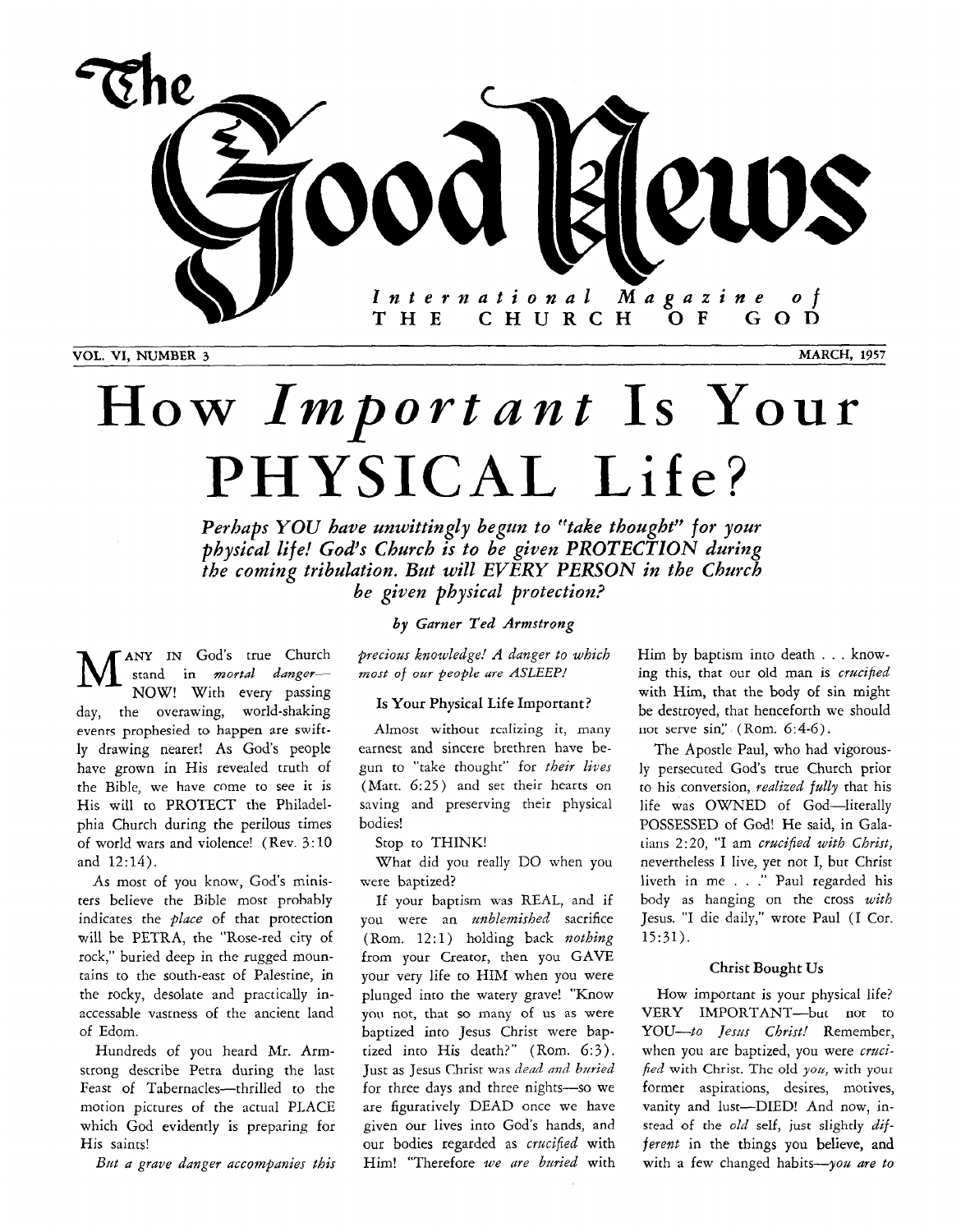*be an entirely* NEW self, a CHANGED, DIFFERENT PERSON! ". . . *pat of*  concerning the former conversation (conduct, ways) *the old man,* which is corrupt according to the deceitful lusts; and be *renewed* in the spirit of your mind; and that you put on the *new*  man, which after God is created in righteousness and true holiness" (Eph. *4:22-24).* 

When Christ shed His life blood on the cross (Isa. *52:12;* Lev. 17:11), He paid the penalty for your sins-IN FULL! Since Jesus was God in the flesh, His life was worth far more than the *sum total* of all other human beings. Therefore, Christ was able through His death and resurrection to BUY and PAY FOR ALL HUMANITY-IN FULL!

Whether you completely realize it or *not-you* do *not belong to yozrself!*  You are the property, the owned and completely unattached property, of Jesus Christ! "For you are BOUGHT with a *price* . . ." (I Cor. 6:20). "You are *bought with a price,* be not (become not) the servants of men" (I Cor. *7:23).* 

Therefore, your *very life,* your years, months, days, hours and minutes, BE-LONGS TO CHRIST! Your time is not your own-your very life is not your own to do with as YOU see fit! **I** Iave you ever *cumpletely* realized that fact?

#### Count the Cost

Apparently, many brethren didn't really sit down and *count the cost*  whcn they were baptized. Some didn't fully realize what they were doing! Did YOU visualize yourself, standing naked bcforc a group of harsh-faced enemy soldiers in a field, with rifles and sub-machine guns pointed at YOU? Did YOU realize that YOUR children could well be carted away to a slave labour camp, or else horribly mutilated and brutally murdered before your vcry eyes? Did you stop to think that YOU may someday be mercilessly WHIPPED and BEATEN even in **a** CHURCH in this country? *Did yozc sit* down *and count the cost-realizing that all these things and even more horrible things could well happen to yozc in the future*  simply because you were giving your *physical life to Jesus Christ?* 

Jesus plainly tells us unless we love Him MORE than we love our very mates, or our own children, MORE than we love our parents, relatives and close friends, MORE THAN EVEN OUR VERY OWN LIVES-we cannot be His disciples! (Luke 14:26).

### WHY Were You Baptized?

Many of us need to survey ourselves --look into a spiritual mirror, and begin to ask ourselves, candidly, WHY were we baptized?

Did you ask one of God's servants to baptize you simply because many of the members of your family were baptized, and you felt looked down upon, or had that "left out" feeling? Did you stand in the water and go through the ordinance of baptism simply to "join" the group with whom you had been fellowshipping?

Or were you baptized because you could SEE the horrible things coming on this country, you BELIEVED the prophecies contained in your Bible, and the prophetic messages you'd heard Mr. Armstrong preaching, and you wanted a WAY OUT-a WAY OF ESCAPE? Were you?

If you were baptized for ANY of these reasons-YOUR BAPTISM WAS NOT **A** VALID BAPTISM, AND YOUR MOTIVES WERE NOT RIGHT!

Yes-startling though it may sound to many, NONE of these motives are the correct ones to qualify for baptism!

On the Day of Pentecost, after Peter's inspired sermon, the Jews were *frigbt*ened--they were suddenly aware of the hideousness, the total *consequences*  of what they had done! They said, "Men and brethren, *what shall we do?"*  What was Peter's inspired answer? "REPENT, and be baptizcd cvcry one of you in the name of Jesus Christ.. ."

WHY were they to repent?

"... for the remission of sins!..." (Acts 2:38). *There* was the *purpose*  for their repentance-their surrender to God! That their SINS, their TRANS-GRESSIONS against the perfect and holy laws of God could be blotted out through Christ's shed blood!

"REPENT ye therefore, and be *converted* (CHANGED) that your *sins* 

may be blotted out . . ." (Acts *3:19).*  Notice - that their **SINS** might be blotted out-not so their physical bodies could be saved from the first death!

If YOU were truly repentant, throwing yourself on God's limitless mercy, and really surrendering *your will* to Him at your repentance and baptism, then you were beseeching God to FORGIVE you for your PAST sins, to blot them out-to wipe the slate clean-to give you a "fresh start" in life! You were literally burying your life-crucifying the "body of sin" that you could begin to LIVE A NEW KIND OF LIFE! (Rom. *6:6).* 

### What Has **God** Promised?

What has God actually *bound Himself to perform* in protecting the church? Perhaps many of us have not understocd the scriptures properly, and have been led by an *assumption* into a dangerous state of mind! Most of you heard Mr. Armstrong's sermon at the Feast of Tabernacles about God's protection that is coming for His Church. Mr. Armstrong told of the *place* God is preparing, and of the many indications which have led us to believe it truly will be PETRA, the rose-red city of ruck!

It is important to remember, however, that Mr. Armstrong did not say *every single individual* will be taken to a place of protection-nor does God's word say this! In the letter Christ ad**dresses** to the Philadelphia Church-THIS Church, He says "Because you have kept the word of my patience, I also will keep you from the hour of temptation, which shall come upon all the world, to try them that dwell upon the earth' (Rev. 3: 10).

We find God promises to protect His people, His Church-the *Philadelphia*  Church, bcfore whom He has set an *open door.* See also Rev. *12:14-16,*  where the *woman* (here, as elsewhere, symbolical of a *church*) is taken to a place, described as being in the wilderness!

But noticc!

Christ has promised to protect whoever is included in the word "you" contained in Revelation 3:lO.

Could the "you" refer to *every indi- (Please continue on page* **S**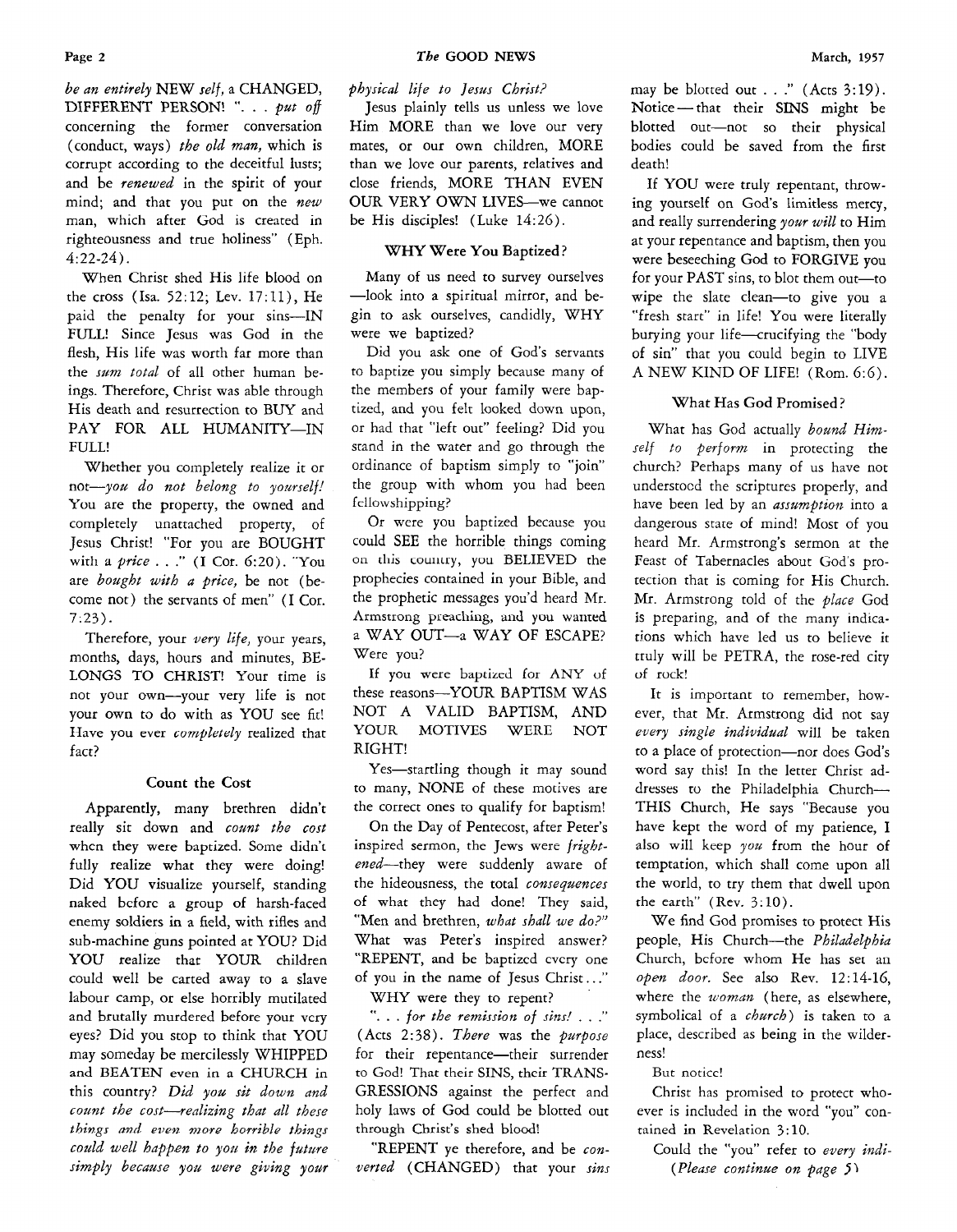# **WHY Local Churches?**

Believe it or not, assembling together in local groups or churches may *lend to loss* of *salvation to many-unless these pitfalls are avoided!* 

RUE, we are commanded not to forsake assembling ourselves to-<br>gether—and so much the more in forsake assembling ourselves together-and so much the more in these last days, as we approach the Day of the Eternal and the second coming of Christ.

But there are pitfalls. Those inexperienced and unlearned in all the instruction of God to His ministers would never *see* them. They would trap the unwary and the innocent. Bur they are there. And they are a very real and potential danger!

#### Nine New Churches Established

During *1956 nirw* **new** local cungregations were established in these cities: Fresno, California; Longmont and Pueblo, Colorado; Garden City, **Kansas;**  Minden, Louisiana; Dallas and Houston, Texas; Milwaukee, Wisconsin; and London, England. Evangelistic campaigns to build up the local churches were held in both Fresno and Dallas. Another campaign is at this moment being conducted in London, England, with increasing attendance.

Every member of God's true Church will rejoice in this. But we have had to learn to "go slow with God," and to "wait on the Lord." It's human to want to jump off half-cocked, as the saying is -to get in a hurry-to get ahead of the Eternal.

When the PURPOSE of this assembling in a local group departs from God's purposc-when the *method* of conducting the local assembly departs from the Bible instructions and example, members often are driven *uwuy*  from God and into loss of eternal life!

YOU have heard me say often that most of the worldly churches have degenerated into social clubs. But of course most of us probably would never believe that could happen to any of *m!* We just don't think of ourselves in that language. Yet some of those oldest in our fellowship have actually fallcn into that snare *without realizing it!* 

For the safety and welfare of all, I

# *by Herbert W. Armstrong*

must speak plainly and candidly. God commands His true ministers: "Them that sin rebuke before all, that others also may fear. I charge thee before God, and the Lord Jesus Christ, and the elect angels, that thou observe these things *without preferring one before another,*  doing nothing by partiality" (I Tim. 5:20-21).

#### **An** Unscriptural Attitude

Some, who have attended a local congregation of God's church for years, have gradually succumbed to the influence of Satan and the pull of the flesh, until they have come to **look** on the purpose and function of the local church something like this (and I summarize their unscriptural view as a warning to  $ALL!)$ :

"We just want to have peace," they protest, justifying their departure from the BIBLE ways. "We just want to attend church every Sabbath, and enjoy the fellowship, without having any preacher lambast us, or tell us what's wrong with **us,** or use the Scriptures to hit at us. We want a pastor who will show **LOVE** toward us, by letting us do as we please, and as each of **us** sees it for himself. We don't want a pastor to use the Bible to strike out at us, and tell us we're wrong, and make us feel uncomfortable.

"And another thing," this attitude continues, "we want to have the 'say-so' in what we do, and how our services are conducted. We don't want any part in what our pastor calls 'God's work' -that's just *his* own personal work, and we're not interested, and we don't want to hear about it-we want no part in it. We don't care anything about going into all the world and prodaiming the Gospel. We don't care anything about wherher people in Florida or Maine or Alabama are being brought into the truth and converted-they live too far away for us to enjoy fellowship with them, and *so* we have no interest in them, and don't want to be bothered or made uncomfortable even hearing about them."

Rather astonishing, isn't it, that people who have heard God's TRUTH preached for many years-people who at first accepted it in the love of God, professed it, started out practising itshould, through the years, *fall away* from the truth, reject *new* truth as it is uncovered, begin to embrace false doctrines and errors, and finally come to such an attitude as above quoted?

### **It** Has Happened Here !

But I assure you, my brethren, that such has happened! I do not here accuse any individual. I say to those concerned, look down deep into your **own** hearts! If the shoe fits, either put it on and wear it-INTO **THE** LAKE **OF FIRE, TO**  BE BURNED!-or else REPENT before it is everlastingly TOO LATE! Bur to those who do *not* share this degenerated carnal attitude, I say, "I *don't* mean you! "

But that's not all. Hear some more of this attitude into which ANY ONE OF us might degenerate, unless we are AWAKE to the *danger!* 

These people, if they express how they really feel, would continue to say:

"We just want to ENJOY this fellowship and Sabbath service each Sabbath. We want it to be a *change*-a rest from our weekly work and routines-a place where we can come for diversion and ENJOYMENT, and we want it to be uplifting and encouraging, so that we can go home feeling better pleased with ourselves. We don't want a pastor getting us all upset by showing us our sins -telling **us** that because we were divorced and remarried we are living in adultery-telling us we are robbing God if we don't pay tithes. Why, we don't think God would be fair if He split up families just because one member has a former living husband or wife-and we don't want any of OUR money to go into a work we don't consider is OUR work, and we don't want any of **OUR** money to go to the preacher, either. Just because it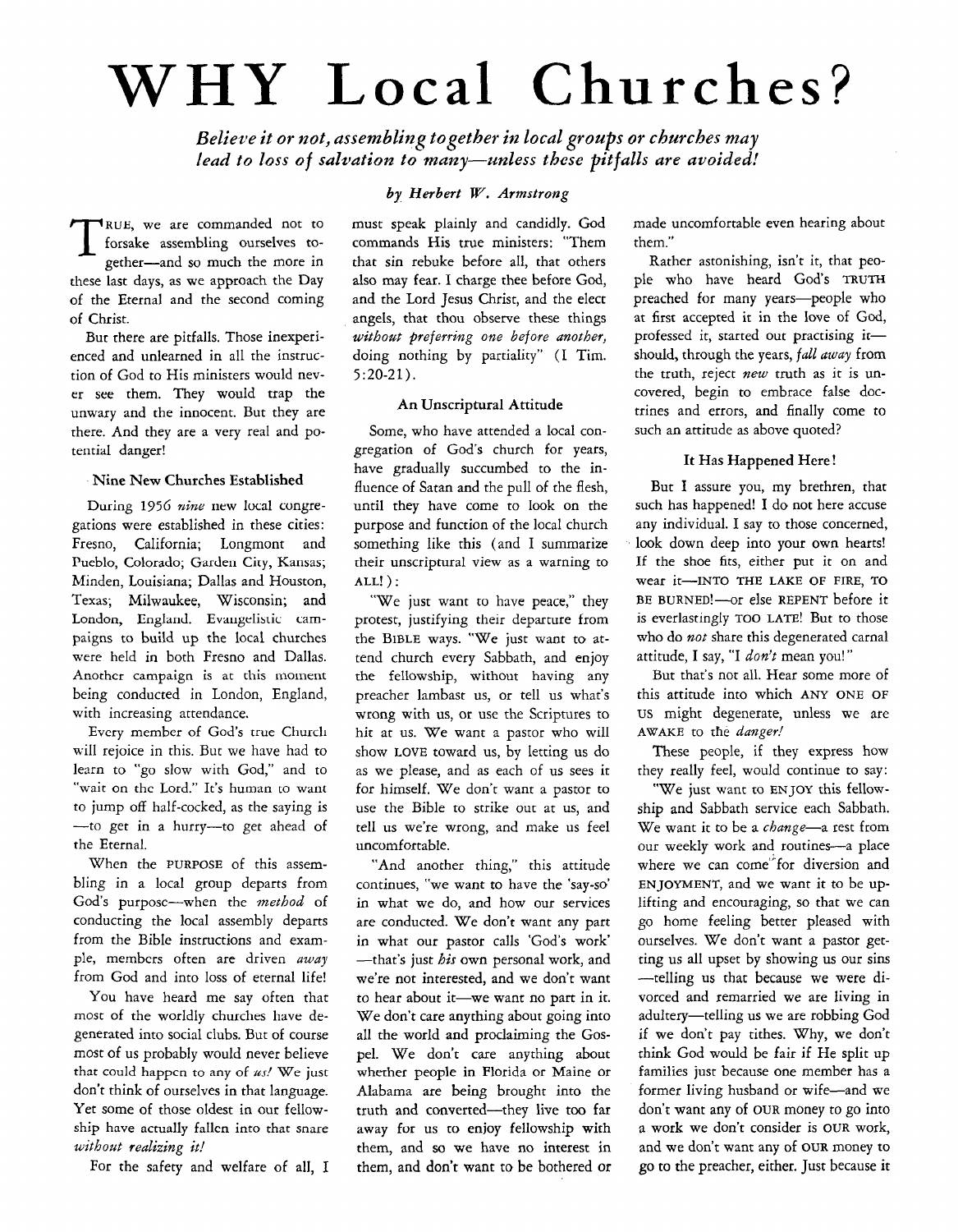

is taught from Pasadena that divorce and remarriage is adultery-just because Armstrong and his worshippers say it's a sin if we don't pay tithes-well, if we disagree with what is taught at Pasadena, that's our God-given right! We want the right to believe as we reason it out for ourselves. We want a preacher to show LOVE toward us by telling us how good we are, and sending us home better pleased with ourselves, feeling good, encouraged for the week ahead."

### Perverted Love !

To these people, the minister who properly uses God's Word as God commands, to correct and reprove, is not showing love. The preacher who will twist the Word of God to lull them to sleep in their sins-actually condemning them to everlasting DEATH-is showing what they call love!

Some of them derive a certain satisfaction out of a disagreement with God's chosen servant. Instead of feeling guilty where the **RTRT.F** condemns what they are doing or believing, it seemingly elevates their ego. If they can convince themselves that God's chosen servant is wrong, and they are right in various points of Scripture, then they feel superior. This helps them ride right over their sins. But they are riding straight into the jaws of ETERNAL DEATH!

We might think: "Why, that couldn't happen to any of OUR people who have

heard the TRUTH?" But I assure you, brethren, it has happened already, to a small few! Thank God!-only a few!

What is God's sentence upon them? Listen!

"It is IMPOSSIBLE for those who were once enlightened, and have tasted the heavenly gift, and were made partakers of the Holy Spirit, *and have tasted of the good Word of God* . . . if they shall fall away, to renew them again unto repentance; seeing they crucify to themselves the Son of God afresh" (Heb. *6:4-6).* 

Let it be a warning to ALL, and let all FEAR, and TREMBLE before the all-powerful WORD OF GOD!

# Purpose of Churches

Brethren, if we are to continue to grow-and to grow SPIRITUALLY as well as in numbers--we must remember that the PURPOSE of the Church is, first, to GO INTO ALL THE WORLD and preach Christ's GOSPEL. The FIRST commission to the Church **is** just that. Anyone **who**  looks on that Great Commission of Christ as "Armstrong's private work' is jusr not a member of Gou's Church. Anyone who does not have his whole heart in that work Is NOT A MEMBER OF **GOD'S** TRUE CHURCH, and has no right whatsoever to attend or fellowship in any of its local congregations. The very FIRST purpose, then, of each local congregation is the FIRST purpose of God's Church as a whole-to encourage, pray for, hcar reports about, and help inin whatever manner may be possiblethe great work of God preaching and publishing the true **GOSPEL** to thc world.

After that comes the SECOND commission Christ gave His Church-"FEED THE FLOCK." For this purpose, COD has set some in His Church, first, apostles, then preachers, and then teachers, to be HIS instruments in feeding the local flocks each Sabbath.

# No Elections or Politics

Yes, it is GOD who has set apostles, evangelists, pastors and teachers in His Church. The call must come from **GOD.**  These men are merely HIS INSTRU-MENTS. He trains them and prepares them. And WHY? To **FFFn** the Church of God, as Paul told the elders at Ephesus (Acts 20). "For the PERFECTING of the saints," writes Paul in Eph. *4:12-*  13; "for the WORK of the ministry, for the edifying of the Body of Christ, TILL we all come in the unity of the faith, and of the KNOWLEDGE of the Son of God, unto *a perfect man,* unto the measure of the stature of the fulness of Christ."

And HOW does God instruct HIS ministers to preach? Does He say, "Don't tell them their sins?" Does God say, as I know one man is represented to believe, "You are a sinner yourself, so you can't tell others their sins-instead, show love by ENCOURAGING them in their sins?" He does not! God commands, "CRY ALOUD, and SPARE NOT, and SHOW MY PEOPLE THEIR SINS."

God's instruction to ministers of local churches is this:

"I charge thee therefore before God . . . PREACH THE WORD; keep at it in season, out of season; REPROVE, RE-BUKE, EXHORT with all patience and doctrine" **(I1** Tim. *4:* 1-2). He said the time would come when some in congregations ministered by GOD'S TRUE MINISTERS will not endure sound doctrine; but after their own lusts heap to *themselves* teachers—turning away their ears from the TRUTH."

Brethren, do you realize what that means? In God's true Church GOD has set HIS ministers in charge. He has given them AUTHORITY. He **has** authorized them to bind and to loose. He has told them to RULE-to preach the WORD which, like a sharp two-cdged sword cuts both ways-is profitable for correction, reproof, instruction. But this shows the people would try to SELECT THEIR OWN pastor-"heap to them*selves* teachers." Not the teachers God set over them-those of THEIR choosing, who will show their kind of perverted "love" by turning them away from the TRUTH, pleasing them with what they *want* to hear!

God's true ministers *will never do that!* 

Should the brethren HATE God's minister when he properly uses God's Word, and declares it boldly' If he does this, God will CHASTEN many in the congregation thru him.

for the present seemeth to be joyous, but grievous." True, God says, "Now no chastening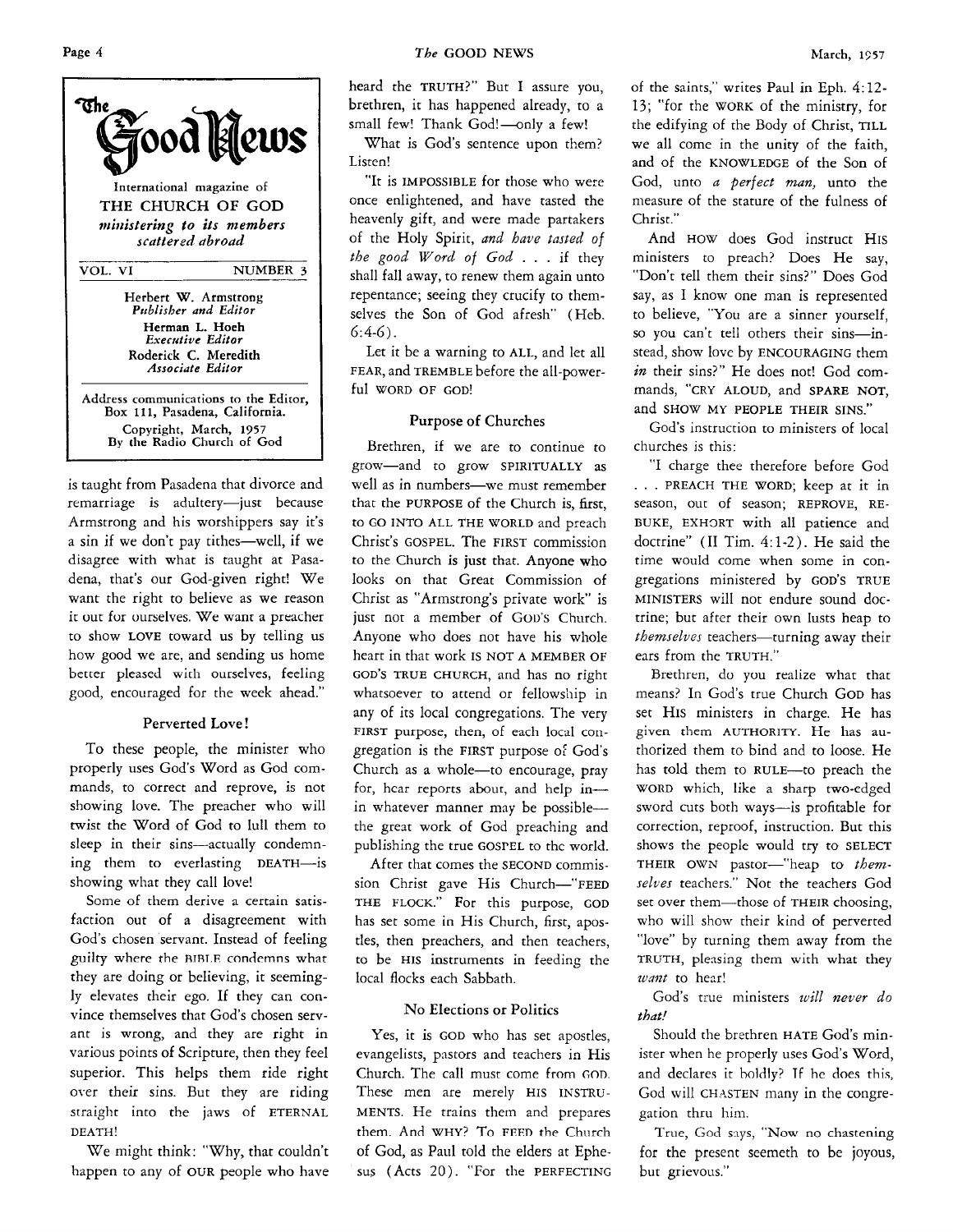#### What *Is* **Love?**

But what is GOD'S kind of LOVE in this regard? "For whom the Lord LOV-ETH He *chasteneth*" (Heb. 12:6). "My son, despise NOT thou the chastening of the Lord, nor faint when thou art rebuked of Hirn," says God (verse *5* ). "If ye are without chastisement . . . then are ye bastards, and not sons" (verse *8).* 

What about those few disgruntled, unhappy and rebellious ones who twist the truch inw believing **a** preacher shows LOVE by condoning them in their sins? "For *this* is the LOVE of GOD, that we keep His commandments" (I John *5: 3).* And we break one of God's commandments when we live in adultery. And whcn wc STEAL from God by cmbezzling HIS TITHE, we break another! There are TEN Commandments-not just one about the Sabbath!

God has given instruction in HIS WORD **as** to how His ministers whom He has set in authority shall deal with those who have thus departed from HIS LOVE, and who stir up dissension among brethren.

#### Authority to Act!

We learn by experience. In past years your Pastor tried to show love by not acting drastically or harshly with such people. God has punished him, and brought him to see how such people MUST be dealt with, for a little leaven will leaven the whole lump. And hereafter God's ministers will demonstrate IN POWER, if necessary, the authority God has given, and carry out His instructions, that the love and the spiritual growth of THE MANY shall not be perverted and destroyed by FEW!

If, in any local church, one member, or a few, offend and endanger the spiritual health of the whole body, Jesus' teaching is to "CUT IT OUT," for it's better to enter into the Kingdom with one arm, or one foot, than to perish in gehenna fire!

In this way, it shall be possible in the future for ALL the membership to be FILLED with the true LOVE and the JOY of God the Father-and, rejoicing together, wc may **PRESS FORWARD** toward the mark for the prize of the HIGH CALLING of God in Christ Jesus!

# **How** Important is PHYSICAL Life?

( *Continued from page 2)* 

vidual within the Church? Let Christ answer this question. We may read, in Jesus' prophecy of the climactic worldshaking events to precede His second coming, of other specific statements regarding thc future state of God's true Church! "For nation shall rise against nation, and kingdom against kingdom," and these wars, together with the disease epidemics and famines will be but "... the beginning of sorrows. THEN shall they deliver YOU **up** to be aflicted, and shall kill YOU, and YOU shall be hated of all nations for my names' sake" (Matt. 24:7-9).

Did those to whom Christ spoke here constitute the entirety of the church? Was Christ referring to every individual in the Church?

NO! Of course not. If He had been including all the Church, then the Church, which is Christ's body, would cease to exist-every individual in it being killed!

Putting ALL the scriptures together as to the future of the Philadelphia Church, God tells us the Church *in*  general-that is, MOST of the Church-will undoubtedly be taken to a place of safety. But others within God's true Church will be selected to suffer for Christ's sake! Christ was speaking, specifically, to His disciples in the prophecy He gave on the Mount of Olives. In the broader sense, however, He referred to "you" who are Christians, "you" who will obey and serve Jesus Christ-regardless of who "you" are! Since the disciples were the nucleus around which Christ was going to form His Church, He spoke more particularly to them in this case-or *to* His ministers!

Therefore it becomes clear that the larger part of those faithful, watching, praying, OVERCOMING brethren in the Philadelphia Church WILL be sheltered from the "hour of temptation (trial) which shall come upon all the world." And it also becomes clear that certain individuals within the Church, whom GOD will choose and select, will have to suffer physical tortures, and ultimate physical DEATH for the sake of Christ and the gospel!

God has seen fit to bless His work on this earth with myriad and almost breathtaking gifts! He has granted His Church favor in the sight of the United States government agencies, and before state officials. He has poured out upon us every spiritual and physical blessing we could ask for-and more!

Certainly all of us whose hearts are firmly in the great work being done of God through His human instruments thrilled at the acquisition of the new properties God granted, and the new students He sent to His own college!

And yet-

This time of peace and safety *for God's Church* will have *to* end sudden*ly* in *the* not *too* distant future!

#### **Great** Persecutions Ahead !

As God's work grows-so does its renown, and its notoriety! The larger we become, the more the huge religious organizations and denominations of this world will take notice of us. When they begin to really notice our work -PERSECUTION will begin-on a scale such as none of us has known before!

The very growth, then, which God is graciously granting His own work, will ultimately bring a great amount of ridicule, and of open persecution from the world!

Did Christ foretell any such thing? **YES,** He certainly did!

"If the world *hateth* you, you know that it has hated me before it hated you. If you were of the world, the world would love its own, and because you are NOT OF the world, but I chose you out of the world, therefore the world hateth you!" (John 15:18-19).

But is it just a matter of empty hatred on the part of our former acquaintances ---our friends and relatives? Or will there actually be any real *suffering* connected with it?

"Remember the word that I said to you: **'A** bondman is NOT greater than his Lord.' If they persecuted me, they *will* also *persecute* you!" (John 15:20). Jesus Christ, the living HEAD of this vcry Church, promiscs us PERSECUTION! Actually, many of you brethren living in scattered areas, and even in many of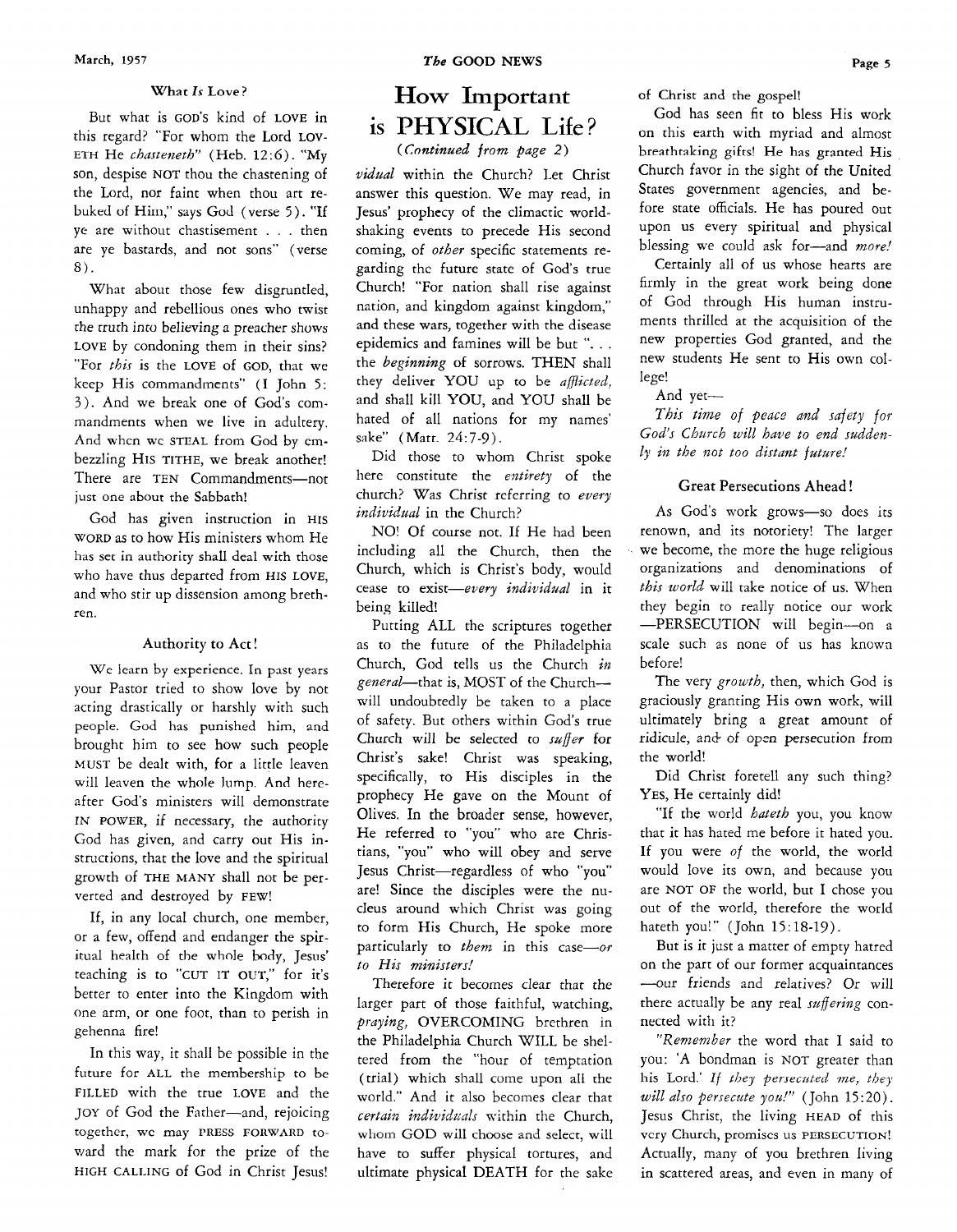the cities where a local congregation is blessed with a minister are presently suffering a certain amount of persecution! *You* should be glad, and **REJOICE!**  For great is your reward in heaven! (Matt. 5:11-12).

Since Jesus Christ suffered while in the flesh, and learned by those sufferings (Heb. **5:8),** so He intends that we learn lessons of patience and faith by the same means. "For this is thankworthy, if a man for conscience sake toward God endure grief, suffering wrongfully [not even deserving the suffering he receives}. For what glory is it, if, when you be buffeted for your faults you take it patiently? But if, when you do **WELL,** and suffer for it, you take it patiently, this is acceptable with God" (I Peter 2:19-20). Here, Peter shows that even those who are living perfectly should learn to EX-PECT sufferings and persecutionssince that is the very reason we're called! Notice! "For even hereunto were you called, because Christ also suffered for us, leaving us an example, that you should follow His steps" (I Peter 2:21).

#### **Some Must Die**

Jesus' commands to His disciples concerning the preaching of the Kingdom of God pertained not only to those original twelve, but to Christ's ministers throughout the ages of His Church. However, *it* meant *even* more specifical $ly$  those ministers who would be alive *just prior to His return* to this earth!

"Behold, I send you forth as sheep in the midst of wolves, be you therefore wise as serpents, and harmless as doves. But beware of men, for they will deliver you up to the councils, and they will scourge you in their synagogues; and you shall be brought before governors and kings for my sake, for a testimony against them and the Gentiles!" *(Matt.*  10: 16-18). God's ministers, being sent from city to city on evangelistic campaigns in future years, can fully expect this prophecy of Jesus Christ to be fulfilled! Some of us may well be lashed, and beaten in the very churches which claim to be "Christian" in this nation of ours!

"And **the** brother shall deliver up the brother to death, and the father the child; and the children shall rise up against their parents, **and cause** thcm to be put to death. And you shall be hated of all men for my name's sake: but he that endureth *to the end* shall be saved" (vs. 21-22). Was Christ speaking only of that great persecution immediately ahead of the Apostolic Church? Notice-"But when they persecute you in this city, flee you into another, for truly I say unto you, you shall *not* have *gone* over *the* cities of Israel, till the *Son* of *man be* come!" (vs. 23). Jesus was speaking of that time immediately preceding His very second coming-our lifetime--NOW!

Remember-when you were baptized, you said to *God* you were giving your life to Him! Your *physical* life is already considered as **DEAD-DEAD AND BURIED.** Did you realize that fact? Paul said, "I am crucified with Christ" (Gal. 2:20), and, "I die daily" (I Cor. 15:31).

#### Some Have Wrong Goal

Surely you must remember how often Mr. Armstrong has spoken of having the right **GOAL** as the primary rule for achieving success! He has told all of us that having the correct **GOAL** in our Christian lives is perhaps the *most im*portant ingredient of all! Some, however, not fully realizing it, have allowed themselves to "get their eye off the ball" and to put their eye on the **WRONG GOAL!** 

Christ did tell you, over and over again, NOT to seek to save your  $physi$ cal life---but to seek to save your **SPIRITUAL** life! To seek **SALVATION FOR ALL ETERNITY!** 

"And I say unto you, my friends, Be *not* afraid of them that kill the body, and after that have no more that they can do. But I will **FOREWARN** you whom you shall fear: Fear *Him,* which after He hath killed hath power to cast into gehenna fire. Yea, **1** say unto **YOU,**  fear Him!" (Luke 12:4-5). See also Isaiah 66: 1-2.

# **NOTICE!**

The Sacred Calendar for 1957 has been mailed to every member. If you have not already received your copy write us immediately, as your copy may have been lost.

**We air** told **NOT** to fear the physical harm that MAN can do to us-but to be concerned with what God will do to us **if** we disobey **Hhn** (Mart. **10:28).** 

Yes-surprising tho it may seemmany of God's own people have begun to "take thought" for their **PHYSICAL**  comfort, their **PHYSICAL** well-being and safety in the perilous times ahead! They have begun to put thc "cart before the horse" without realizing it!

The purpose of this article is to **RE-VEAL** this error to you-to ask **YOU** to search deep into your own heart, and **SEE** if perhaps you had begun to do the Same things! Have you? God knows!

**REMEMBER,** brethren, "He that finds his life shall lose *it,* and he that **LOSES**  his life for my sake shall find it!" (Matt. 10:39). Never forget the example of our forefathers, the ancient Israelites, when they were tried of God **in** the wilderness! These very lessons are written for **YOUR** admonition and **MINE,** in this last time **(I** Cor. 1O:ll) When they arrived at the Red Sea, they *com*plained. When they came to Marah, where the water was bitter, they *gram*bled. When they got hungry, they griped, they complained, they  $mvr$ mwed about their **PHYSICAL WELFARE!** 

**WHAT ABOUT US?** 

The real **GOAL** which you should be seeking is the Kingdom of God! Your GOAL is to be CHANGED-TRANS-FORMED INTO **A VERY** SON **OF GOD-A COMPLETELY, ENTIRELY DIFFERENT**  *SPIRlT BEING!* Petra is not an end in itself-it is, rather, merely a means to an end. The end is **SALVATION!** Salvation is **SPIRITUAL,** not physical protection for a time in some caves!

Let's seek FIRST the Spiritual things -let's be so **CLOSE** to God, that **RE-GARDLESS** of what **HE** determines is to be our own individual duty in the coming tribulation-we will accept with **JOY** the calling He gives us, whether He says, "Go to Petra with the saints," or whether He says, "You shall be **KILLED** for my name's sake!"

Then you **KNOW** you are safe-then you **HAVE ASSURANCE** and need be in no doubt as to the outcome! Be willing *to die* for Christ-and then accept with gratitude and JOY the deliverance from torture should He see fit to grant it to **YOU!**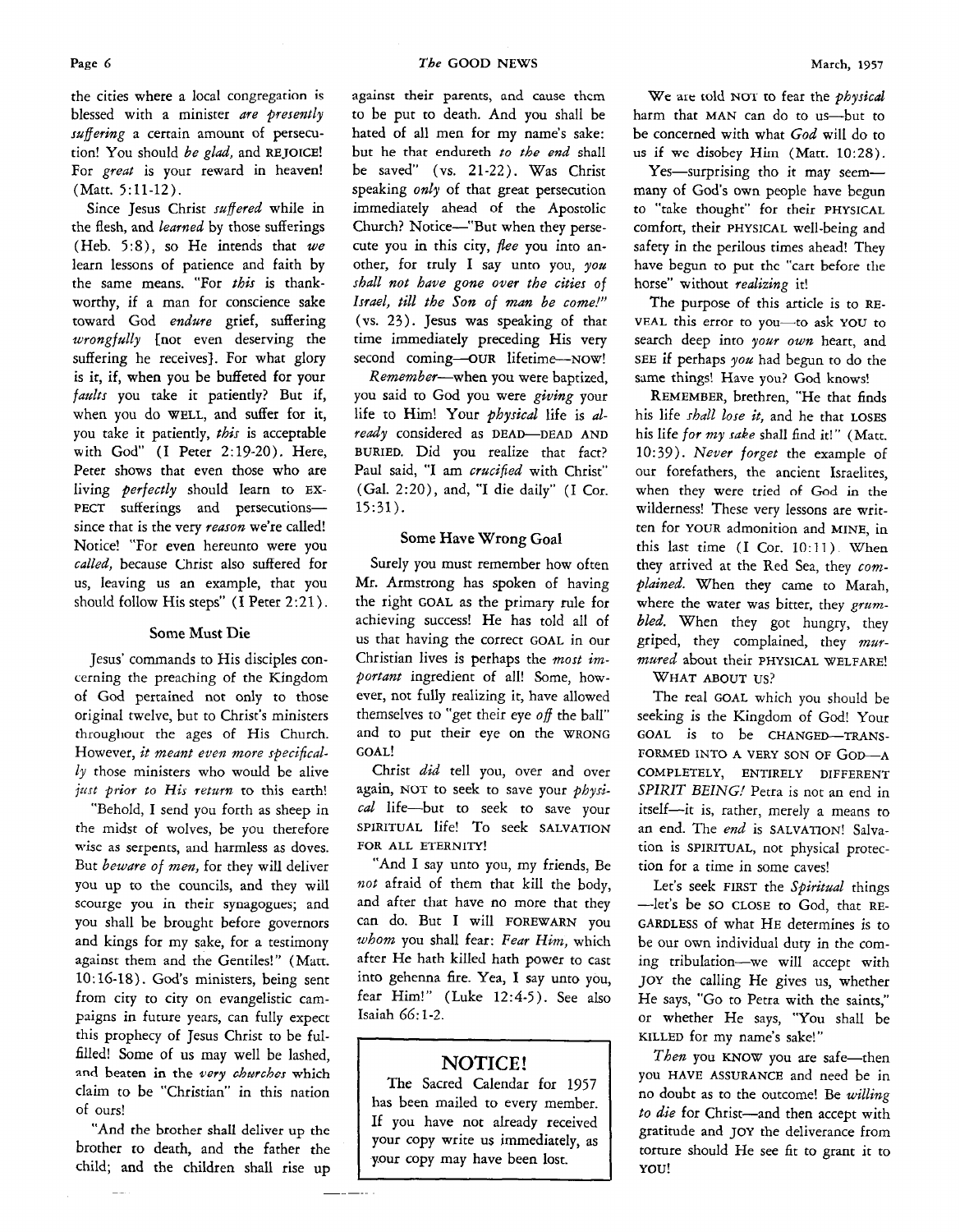# Should **You ASSEMBLE**  Without **a Minister?**

*We know you brethren long for local church fellowship. We know you need it. BUT, should you assemble by yourselves without a minister whom God has sent to feed the local pock?* 

#### *by Herman L. Hoeh*

**ECENTLY** we were again brought face to face with this serious problem.

In California, Arkansas, Florida, and even as far away as Hawaii groups want to assemble each sabbath. The desire usually commences after learning of nearby brethren and visiting with them, or after meeting them at the festivals.

With *social* fellowship comes the inevitable desire to assemble on the sabbaths for round-table discussions.

Many feel the necessity of *social* contact with brethren. They equally desire to learn more about the Bible. What could be better than meeting each sabbath for Bible study, it is reasoned! And think of the *social* fellowship!

Immediately some will think of Hebrews 10:25. "We should assemble ourselves together," they will say.

But what happens?

Wherever groups gather together a dominant individual inevitably arises. By force of personality others begin to look to him-even though he may *not* understand the Bible as well as they. He becomes a leader. Yet he may *not* be capable of keeping order. He is usually the center of arguments, doubts and divisions. Dissension and errors gradually arise. Some brethren leave in disgust-soured on the truth.

Is this *God's way* of feeding the flock?

#### New Testament **Example**

There are two methods by which we can **LEARN** the solution to this problem: 1) by New Testament *example,* 2) by Jesus' *instruction.* 

First, let us understand the example of the Bible itself. We are experiencing today the same problem which confronted the early inspired, Spirit-filled

Church of God. The apostolic Church was **a** *scattered* Church (Acts 11: 19). So are you brethren today! But what did that early scattered Church do?

Open your Bible to Acts 11. Notice that some "which were scattered abroad' (verse 19) "came to Antioch . . . and a great number believed, and turned unto the Lord. Then tidings of these things came unto the ears of the church which was in Jerusalem." What did they do? Notice it! *"They sent forth Barnabas,* that he should go as far as Antioch" (verses 20-22).

Barnabas was a trained teacher (Acts 13:l). Barnabas also sought out Paul (verses 25-26), who had already been trained personally by Jesus Christ (Gal. 3: 17-18). They were eminently qualified to feed the flock.

Jesus Christ directed His apostles at Jerusalem to send pastors lest the Antioch brethren would assemble without leadership. The SAME example occurs in Acts *14.* 

The apostles, Barnabas and Paul, fled the city of Iconium because of persecution (verses 1-5). They came to Lystra where the Jews soon attacked them as they were conducting their evangelistic work. Thereupon they fled to Derbe (verse 20). In each of these cities the apostles were prevented momentarily from continuing their ministry. They soon returned, however, to confirm the disciples in the faith (verse 21). Now observe verse 23: "And when they had ordained them *elders* in EVERY church, and had prayed with fasting, they commended them to the Lord."

Paul did *not* establish churches without pastors! EVERY local church had its pastor. Jesus called His people sheep. They need a shepherd. Paul therefore gave them pastors, or shepherds, who would feed the flock. We are **NO** different today. God's people still need pastors to lead them into truth.

And notice, too, that they were *ordained,* with prayer and fasting, *by the apostles.* God did not leave it to the brethren to gather together and to follow anyone who had a desire to become an elder. In these cities, where hundreds were being converted, Paul established local churches and ordained elders for **EVERY** church! But before ordaining elders Paul's practice was to teach them personally, both in public and in their homes. He said so in Acts 20:17, 20.

This is God's pattern-God's WAY.

#### Joined to Christ

If we are to enter the Kingdom of God, we must come under the government of God. We must learn to conduct ourselves God's WAY. Christianity is a **WAY** of life.

To many people, a local congregation becomes a place of *social* rather than spiritual fellowship. People join themselves together, instead of *being joined to Christ.* In John 15:5, Jesus said: "I am the vine, yc are the branchcs." What would you think if the branches would say to themselves, let us bundle ourselves together? Yet that is exactly what you are doing when you meet of *your own accord without ministers!* 

TO be a Christian you need to "abide" in Christ-you need to *live* by *His* instruction. Do the branches of a grapevine receive their sap from each other? Or do they receive it from the central stump? You need to receive your spiritual power from Christ-the vine. Not from a branch-an individual who thinks he would like to hold a study